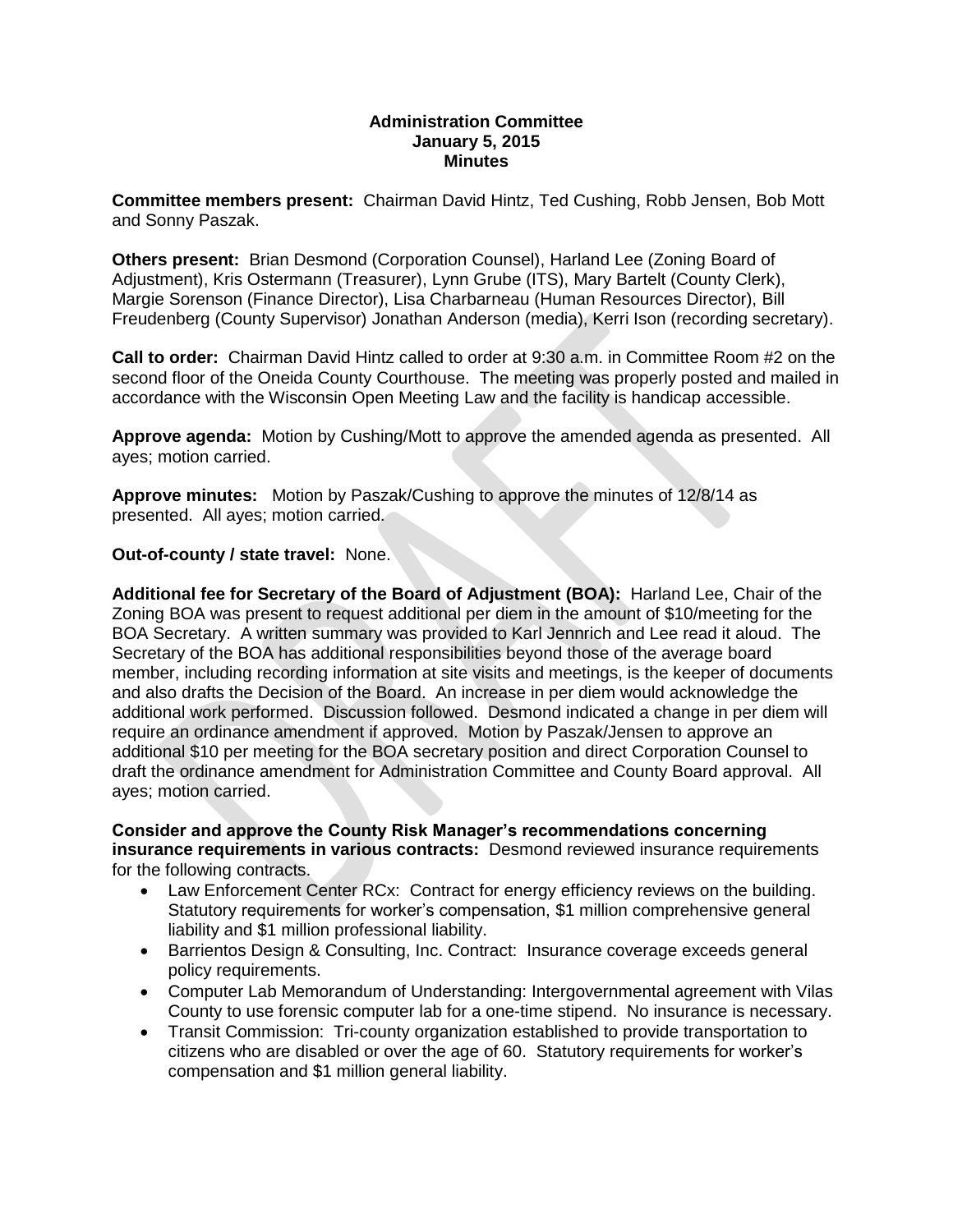Motion by Cushing/Mott to approve the County Risk Manager's recommendations for items 6a, 6b, 6c and 6d on today's agenda. Discussion followed. All ayes; motion carried.

## **Vouchers, reports, purchase orders and line item transfers:**

*Treasurer:*

• Motion by Mott/Paszak to approve the Treasurer's bills as presented. All ayes; motion carried.

*ITS:* 

- Motion by Cushing/Paszak to approve the ITS bill(s) as presented. All ayes; motion carried.
- I-pads/tablets for County Board Supervisors: Grube noted that in doing research, each county she spoke uses I-pads and the sales representative for government priced equipment indicated I-pads are standard. Grube provided spreadsheet showing all options/costs and discussed in detail. Annual cost is approximately \$600 per tablet, which includes internet access, assuming a 3-5 year life expectancy. If Citrix is included, all supervisors will have a county email address and all emails would be archived (helping with open records management). Lengthy discussion followed regarding projected savings, ability to use for electronic voting, training, user policies, personal use, ongoing costs, etc. Grube will continue to work on this project and provide updates at future meetings.

## *County Clerk:*

• Motion by Cushing/Paszak to approve the County Clerk bills and blanket purchase orders as presented. All ayes; motion carried.

## *Finance:*

- Motion by Cushing/Mott to approve the bills and blanket purchase orders as submitted by Finance. All ayes; motion carried.
- Motion by Cushing/Jensen to acknowledge receipt of the general investment summary for the period ending 11/30/14 as presented. All ayes; motion carried.
- Motion by Mott/Cushing to approve line item transfers as presented for Health Insurance, Accrued Compensated absences (PTO payouts), Sheriff's Union PTO Lump Pay, Emergency Management, Register of Deeds, Department on Aging and Social Services. All ayes; motion carried.

**County Ordinance for mileage reimbursement:** Sorenson provided ordinance amendment to bring mileage rate back to the federal reimbursement rate. Motion by Hintz to pass the ordinance amendment related to mileage reimbursement on to the full County Board for consideration (consent agenda). All ayes; motion carried.

**Coordination of electronic device / equipment purchases:** Currently electronic device / equipment purchases (i.e. cell phones, copy machines, mail processing machine) are made via individual departments. It is felt if purchases were coordinated a savings may be realized. Grube provided an inventory sheet as well as a survey regarding mobile devices. Motion by Cushing/Paszak directing Grube to pursue the mobile device survey, compile inventory of said items and to introduce the issue at the next Department Head meeting. All ayes; motion carried. Lengthy discussion followed.

**Safety Program:** Charbarneau noted a year ago injuries began being reported to a Nurses Hotline -- claims have been reduced by about 35%. She provided a list of steps for department heads/employees to follow when an employee is injured on County time (bottom three are new). Hintz requested that a safety portion to be added to the departmental annual reports. Lengthy